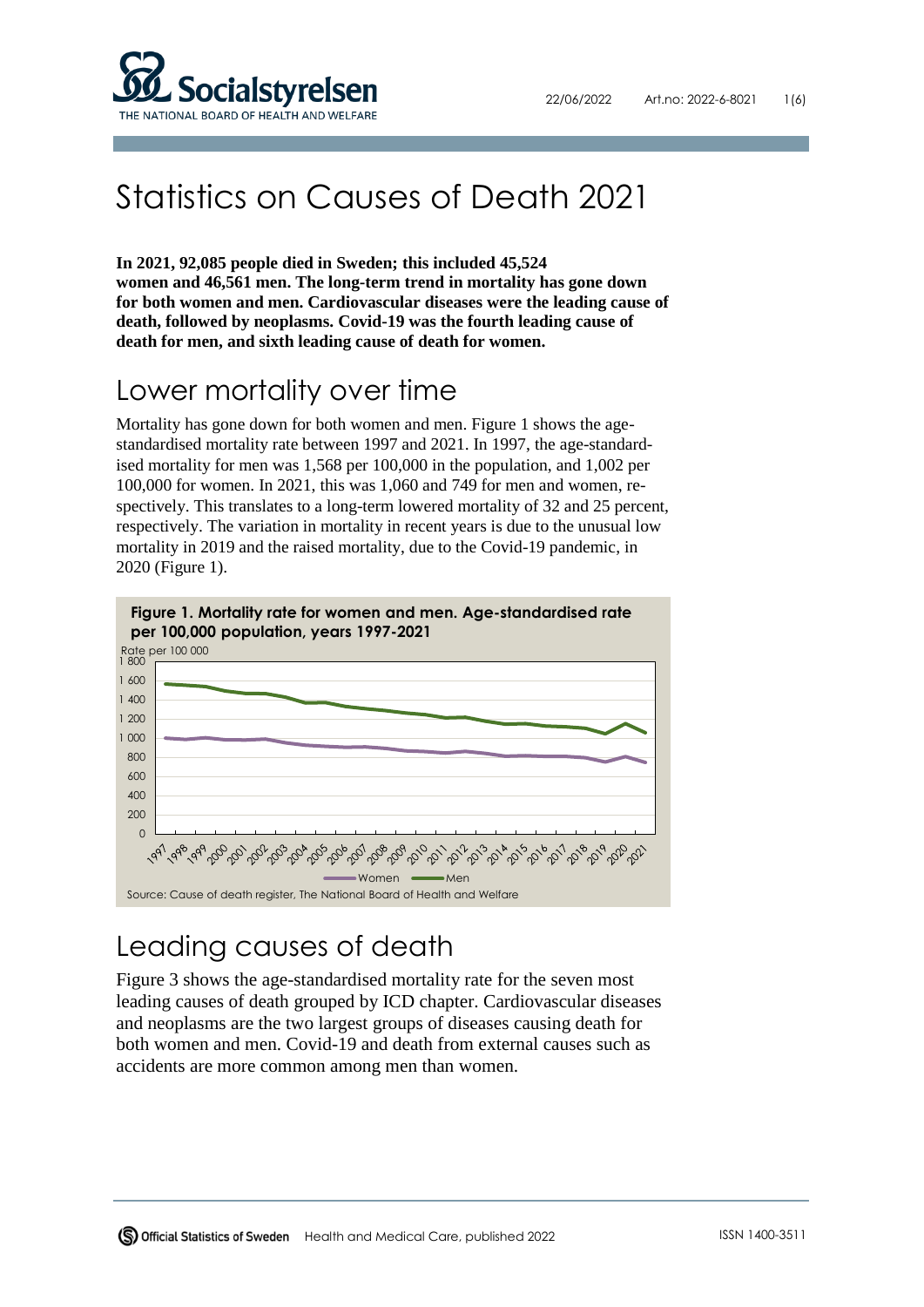

#### Change over time for common causes of death

Table 1 shows the age-standardised mortality for six common causes of death in 2001 and 2021 and change in percentage between this period. Death due to cardiovascular diseases decreased by more than 50 percent for both women and men. Even death due to diseases of the respiratory system decreased, as well as death due to neoplasms. However, death due to diseases of the nervous system, the eyes, and ears (chapters 6, 7, 8 in ICD10) showed an opposite pattern, with a twofold increase in mortality between 2001 and 2021 (Table 1). Some common diseases of the nervous system include Parkinson's disease and Alzheimer's disease.

**Table 1. Mortality rate leading causes of death, years 2001 and 2021 and percentage change between years**

| Age-standardised mortality rate per 100,000 in population and<br>percentage change | Men  |      |                | Women |      |       |
|------------------------------------------------------------------------------------|------|------|----------------|-------|------|-------|
| Chapter according to ICD-10                                                        | 2001 | 2021 | Z              | 2001  | 2021 | %     |
| Cardiovascular diseases                                                            | 684  | 328  | $-52$          | 440   | 214  | $-51$ |
| Diseases of the respiratory system                                                 | 107  | 59   | $-45$          | 62    | 42   | $-32$ |
| <b>Neoplasms</b>                                                                   | 349  | 257  | $-27$          | 239   | 198  | $-17$ |
| External causes                                                                    | 78   | 66   | $-16$          | 36    | 32   | -9    |
| Mental and behavioural disorders                                                   | 52   | 53   | $\overline{2}$ | 53    | 55   | 5     |
| Diseases of the nervous system, and diseases of the eye and ear                    | 28   | 57   | 101            | 25    | 53   | 116   |
| $Covid-19*$                                                                        |      | 70   |                |       | 37   |       |

\* First case of Covid-19 as cause of death registered in March 2020.

Source: Cause of death register, The National Board of Health and Welfare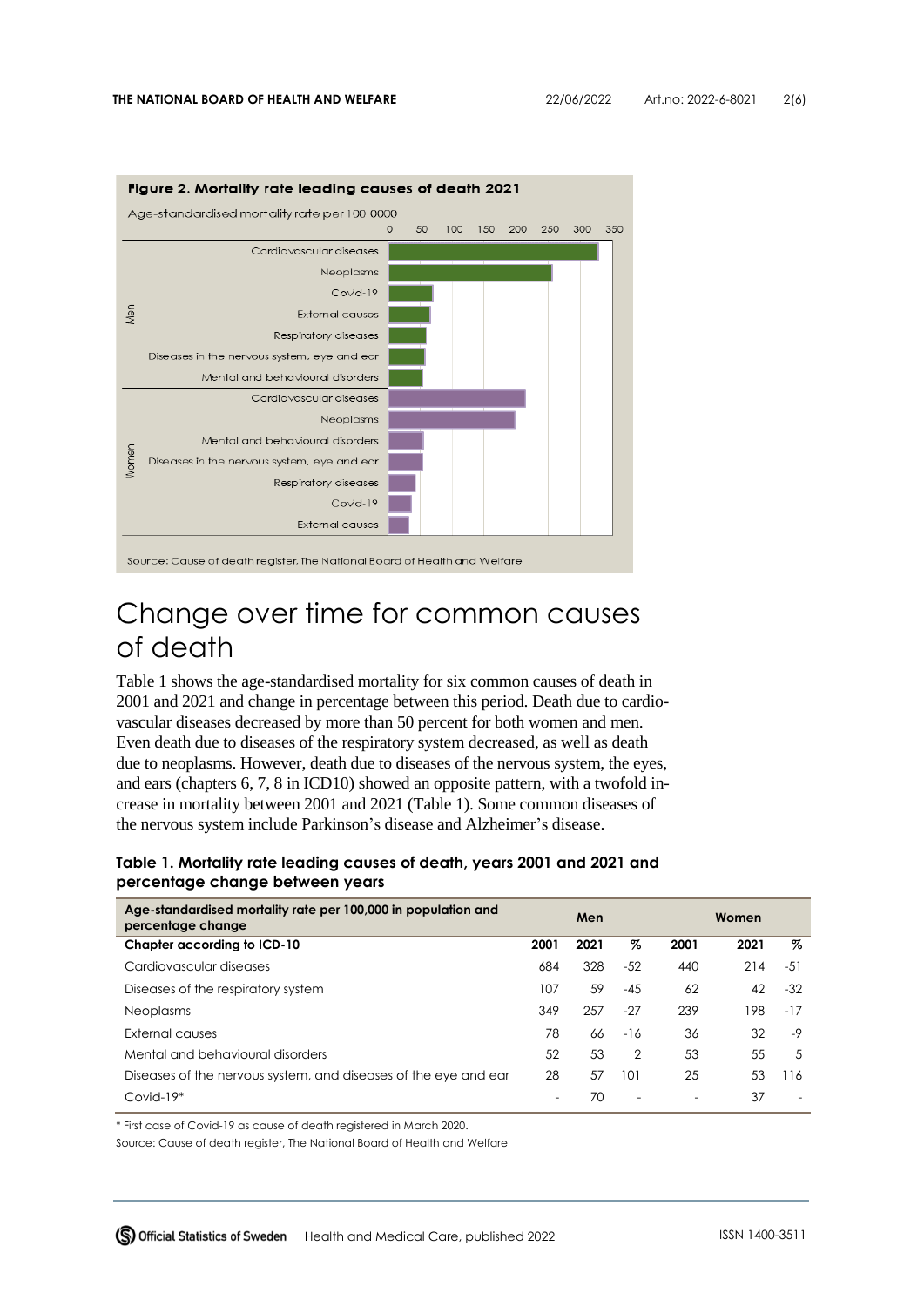#### Regional differences in cause of death

Ischemic heart diseases accounts for about one third of all deaths in cardiovascular diseases. Figure 3 shows the age-standardised mortality by region for ischemic heart diseases (ICD10: I20-I25). The lowest mortality in this group of diseases was observed for men in the Uppsala region (97.9 per 100,000); for women, the lowest mortality was observed in the Stockholm region (41.7 per 100,000). The Norrbotten region showed the highest mortality in ischemic heart diseases for both women and men. The total mortality rate was 129.6 per 100,000, which is about double the rate observed in the Stockholm region (66.7 per 100,000).

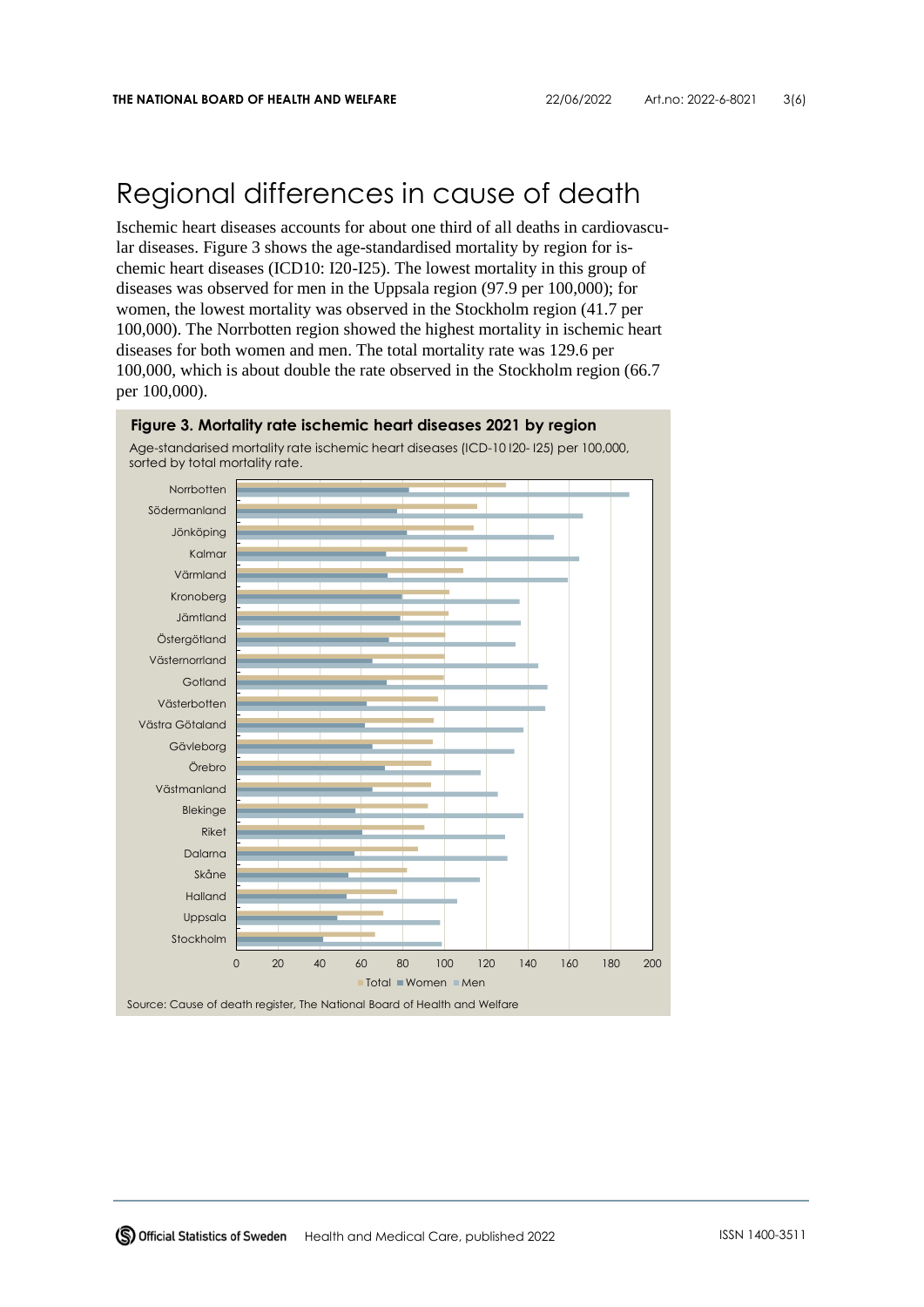### Lowest infant mortality in 2021

In figure 4, the left diagram shows infant mortality for the period 1997–2021. Compared to previous years, the lowest number of infant deaths was observed for 2021 (211). Sudden infant death, which is a subgroup of infant death, is shown in figure 4, the right diagram. Sudden infant death has decreased from 1997 (34 deaths) to 2021 (nine deaths).

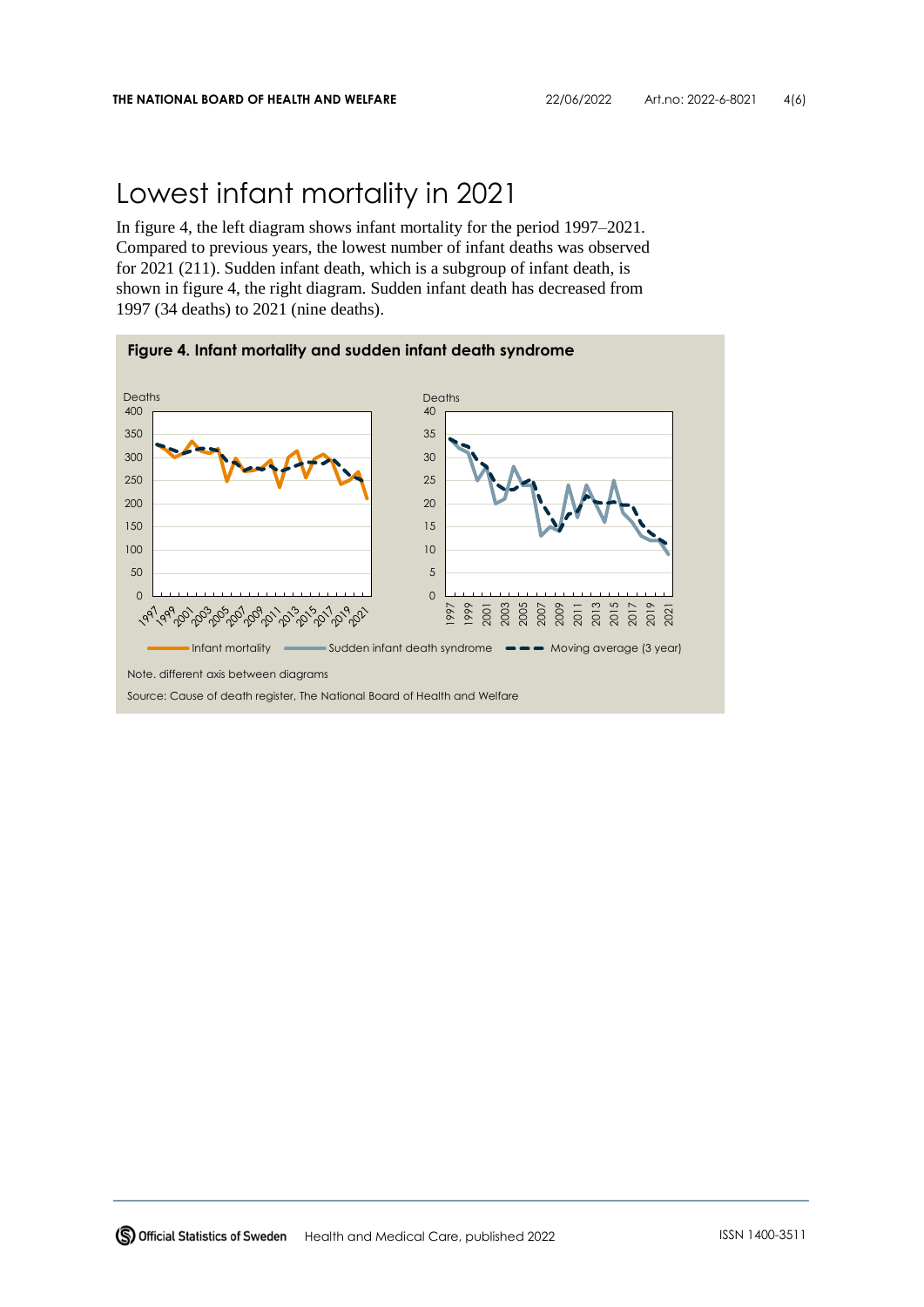#### Long-term trend in suicide down for men, but twice as common as in women

Figure 5 shows the age-standardised suicide mortality rate for women and men. Suicide is twice as common in men as it is in women. In 2021, the mortality rate for men was 17.0 per 100,000 and for women 6.8. The mortality rate has decreased somewhat from about 21 per 100,000 in 1997, which translates to slightly under one percent per year. The suicide mortality rate for women has been around seven per 100,000 for the whole period. For both women and men, the mortality rate has seen some fluctuations over time. There was a lower suicide mortality rate during 2020; however, some previous years had a similar or lower rate. For example, for women in 2010 (6.3 per 100,000) and for men in 2016 (16.2 per 100,000). Differences to this description of the overall trend in suicide mortality in the population exist for specific subgroups. More detailed statistics are available in the accompanying tables and statistical database.